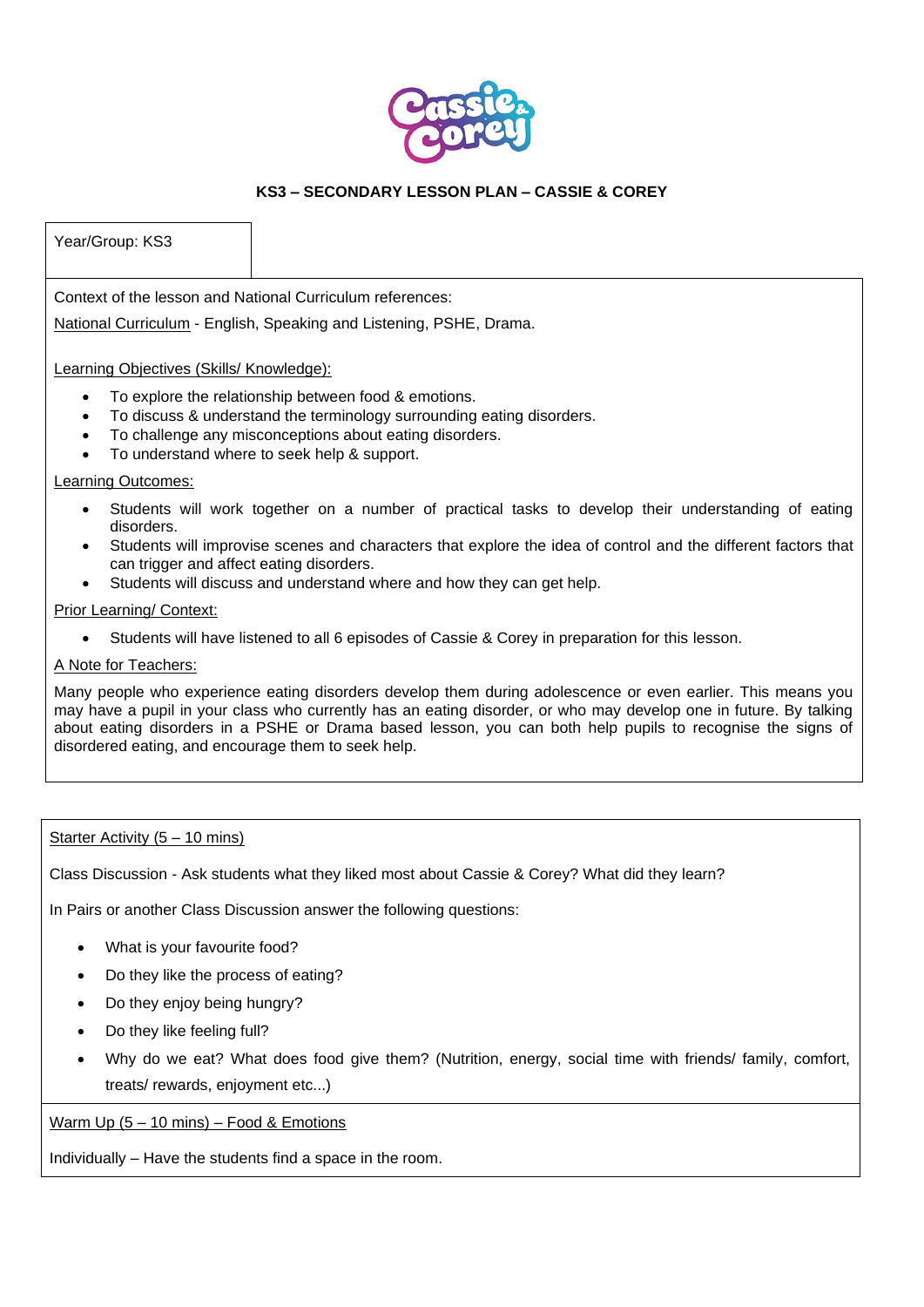

Play audio sounds of food; sizzling bacon, biting into an apple, cracking an egg, the opening of a fizzy drink, the crunching of lettuce, the pop of a Pringles tin & crunching of crisps, chopping of carrots, the slurping of an ice lolly etc...

Upon listening to each sound FX have the students demonstrate through non verbal communication, the use of facial expression and physical movement how the sound makes them feel. (Does it make you happy? Hungry? Excited? Repulsed?

When this task is complete make sure to highlight to the students the connection between food and emotions.

Group Activity 1 (5 mins) – Healthy Vs Unhealthy

In Groups of  $4 - 6$ :

Have the students create 2 freeze frames. One presenting what a healthy relationship with food looks like and one that they feel demonstrates what an unhealthy relationship with food looks like.

Prompts – If needed briefly discuss with class what healthy/ unhealthy means. Offer scenarios to any struggling students e.g. a family eating dinner, a birthday party, in a restaurant, the canteen at school etc...

Group Activity 2 (20 - 30 mins) – Cassie & Corey

In the same groups:

Designate each group and episode of Cassie & Corey

- 1 I need Jam NOW! (Focussing on the characters of Cassie & Corey. How does Corey feel about himself? What are his dreams/ nightmares? What do Cassie & Corey think of each other )
- 2 Stuck under the wheels of a truck (Focussing on the character of Cassie, how she feels about herself? Who is Anna? What kinds of things does Anna say to Cassie? What do we find out about Cassie's eating habits?))
- 3 I'm not Chicken (Focussing on the character of Corey and his meeting/ weigh in with the doctor. How is he is feeling? Is the doctor trying to help him? What procedure is Corey having? What does Corey do?)
- 4 With Bread (Focussing on the character of Jason the security guard being kidnapped. What he thinks of Cassie & Corey? Does he understand their individual health issues?)
- 5 Norbury Park (Focussing on Cassie throwing the brick through the shop window. Why did she do it? How do Cassie & Corey feel now? Are they in control of this situation? Do they need to feel in control? Why?)
- 6 Moonlit Slugs (Focussing on Cassie & Corey. Is Cassie being a good friend to Corey? Is she trying to help him? What do we find out about Corey's home life and eating habits?)

Have each group create a short scene. It can re-enact/ sum up what happened in each episode or they could use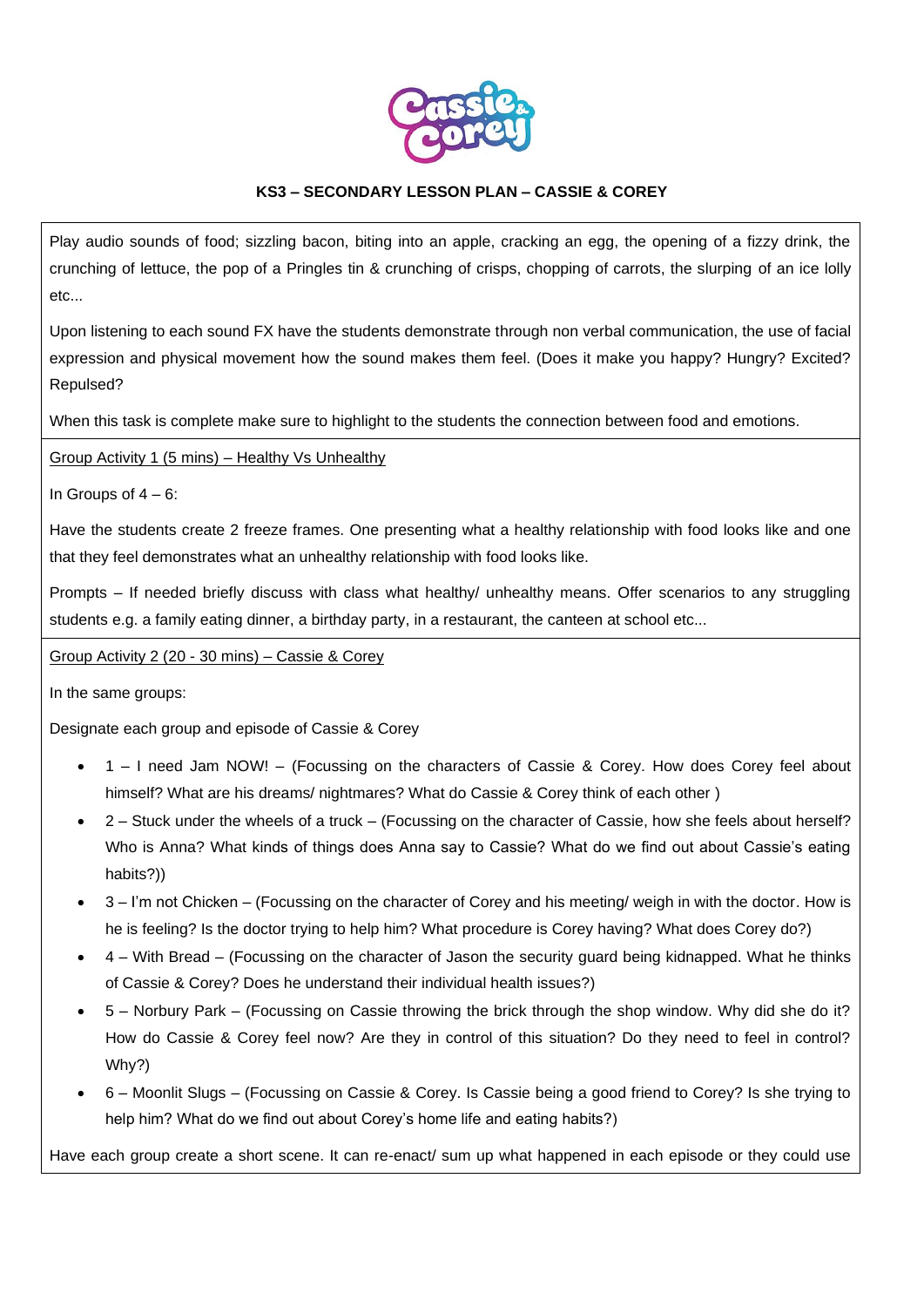

what happened in the episode as stimuli to create their own scenarios for the characters

Watch each performance and discuss. What emotions can we connect to each specific character?

If lesson is being taught by a drama teacher you could also instruct each group to include a different technique (e.g. Though track, freeze frame, body language, proxemics etc...) For an extra challenge you could also designate a genre for each group's performance (e.g. Naturalistic, soap opera, melodrama, commedia, slapstick etc...)

#### Plenary (10 mins)

Class discussion – Have students sit in a circle and ask the following questions:

- Had the students heard of anorexia or eating disorders before listening to Cassie and Corey?
- What did they already know? This could be an opportunity to discuss other eating disorders which affect people, from binge eating disorder (BED) bulimia.

# NHS INFO ON EATING DISORDERS:

- [anorexia nervosa](https://www.nhs.uk/conditions/anorexia/) when you try to keep your weight as low as possible by not eating enough food, exercising too much, or both
- [bulimia](https://www.nhs.uk/conditions/bulimia/) when you sometimes lose control and eat a lot of food in a very short amount of time (binging) and are then deliberately sick, use laxatives (medicine to help you poo), restrict what you eat, or do too much exercise to try to stop yourself gaining weight
- binge eating [disorder \(BED\)](https://www.nhs.uk/conditions/binge-eating/) when you regularly lose control of your eating, eat large portions of food all at once until you feel uncomfortably full, and are then often upset or guilty
- [other specified feeding or eating disorder \(OSFED\)](https://www.beateatingdisorders.org.uk/types/osfed) when your symptoms do not exactly match those of anorexia, bulimia or binge eating disorder, but it does not mean it's a less serious illness
- What might be the warning signs that someone has an eating disorder?
- dramatic weight loss
- lying about how much and when they have eaten, or how much they weigh
- eating a lot of food very fast
- going to the bathroom a lot after eating, often returning looking flushed
- excessively or obsessively exercising
- avoiding eating with others
- cutting food into small pieces or eating very slowly
- wearing loose or baggy clothes to hide their weight loss

• Finally here do they think they could seek help for an eating disorder? Who could they talk to? (Talk to a